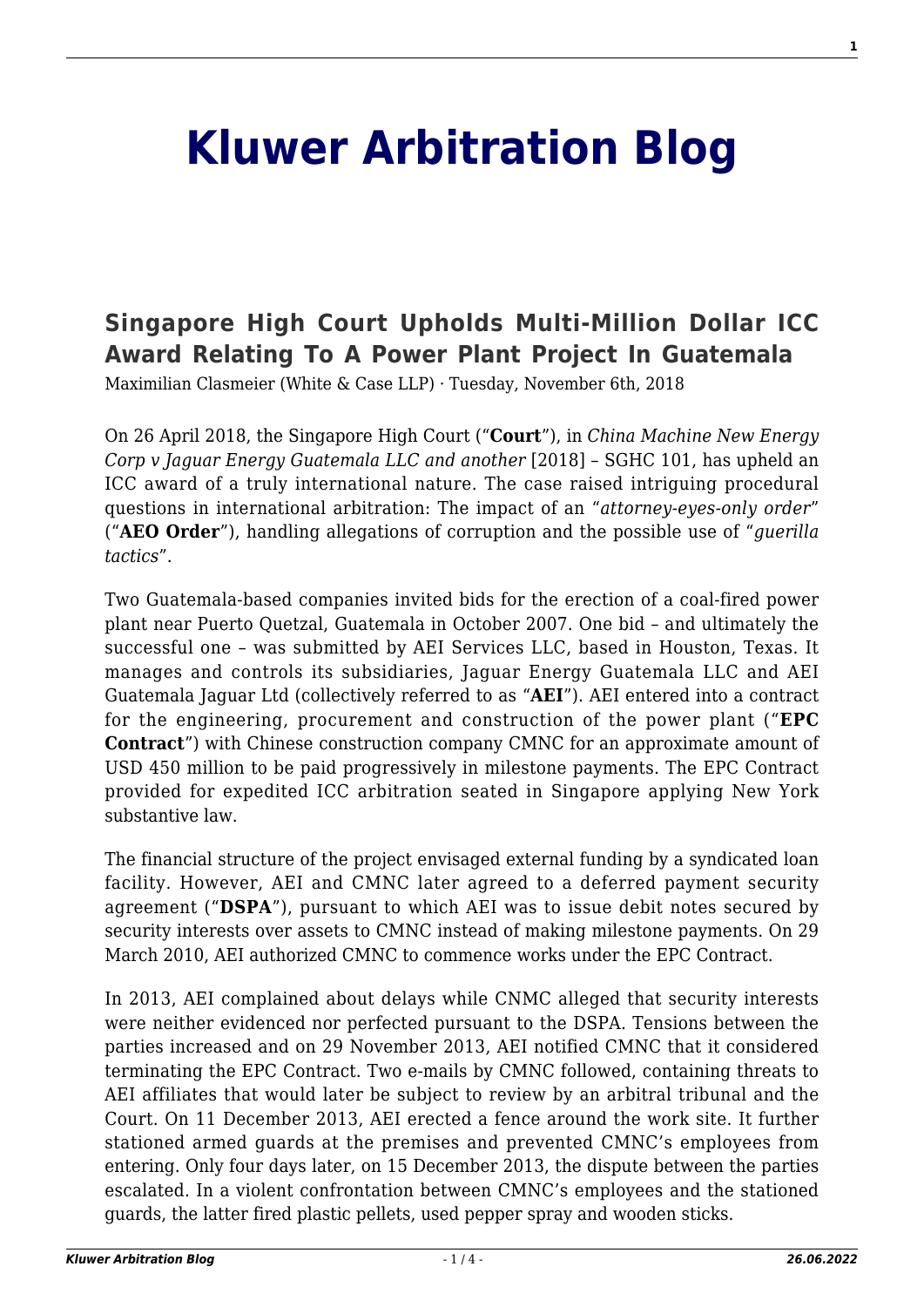Between 19 and 24 January 2014, CMNC claimed, AEI harassed and intimidated certain individuals that would later serve as witnesses in the arbitration (the "**Arbitration**"). AEI claimed that it had validly terminated the EPC Contract and was entitled to liquidated damages. CMNC filed a counter-claim, alleging that it had exercised so-called "step-in rights" under the DSPA, leaving AEI with no right to termination and seeking payment of around USD 900 million. The arbitral tribunal conducted hearings in London, Singapore, Toronto and Hong Kong. During the Arbitration, the arbitral tribunal issued an AEO Order, restricting review of certain documents to the parties' counsel. The arbitral award found AEI to have validly terminated the EPC Contract. It granted USD 129.4 million in liquidated damages plus interest and costs to AEI.

CMNC sought to have the arbitral award set aside in Singapore as the seat of the Arbitration on various grounds: (i) a breach of rules of natural justice, (ii) a breach of the arbitration agreement, particularly by unequal treatment, a lack of opportunity to present its case and failure to arbitrate in good faith, (iii) a breach of rules of Singaporean public policy in view of employed guerilla tactics and (iv) the arbitral tribunal's failure to investigate allegations of corruption. The Court simplified its reasoning by distinguishing between what it termed the "**Due Process Ground**", the "**Defective Arbitral Procedure Ground**" and the "**Public Policy and Corruption Ground**".

As regards the Due Process Ground, CMNC argued that the use of the AEO Order denied it the opportunity to know the evidence against it and to meet that evidence, breaching its right to natural justice. The Court rejected CMNC's argument. It found that determining the scope of natural justice in each case would depend largely on the arbitration agreement. In view of the expedited nature of the Arbitration, the Court ruled that the arbitral tribunal was to give effect to such arbitration agreement despite the scale and intricacy of the dispute. Thereby, the Court predominantly highlights the importance of far-sighted drafting of arbitration agreements, strengthening party autonomy: the explicit parameters of such arbitration agreements may implicitly impact the threshold for a breach of natural justice.

As regards the Defective Arbitral Procedure Ground, the Court dwelled on a possible duty to arbitrate in good faith. The Court highlighted that no Singaporean court has yet decided the matter. However, neither did the Court, ruling that, in any case, AEI did not breach such duty and a decision was thus not necessary. Nevertheless, the Court deemed it "*clear that an arbitration agreement includes a duty to cooperate in the arbitral process*" and opined that "*it may be that most or all arbitration agreements include a duty of good faith*".

At the same time, the Court touched upon the use of "*guerilla tactics*" in international arbitration, a novel issue in Singaporean jurisprudence. CMNC argued that AEI's conduct between 19 and 24 January 2014, which predated the arbitration, constituted such "*guerilla tactics*". These, it argued, (i) reflect bad faith, (ii) amounting to a breach of the duty to arbitrate in good faith and thus finally (iii) constituting a breach of the agreed arbitral procedure. The latter link is crucial and the Court described it as possessing "*forensic attraction*". However, the Court did not follow CMNC's argument. In relying upon commentaries, the Court stressed that "*guerilla tactics*"

**2**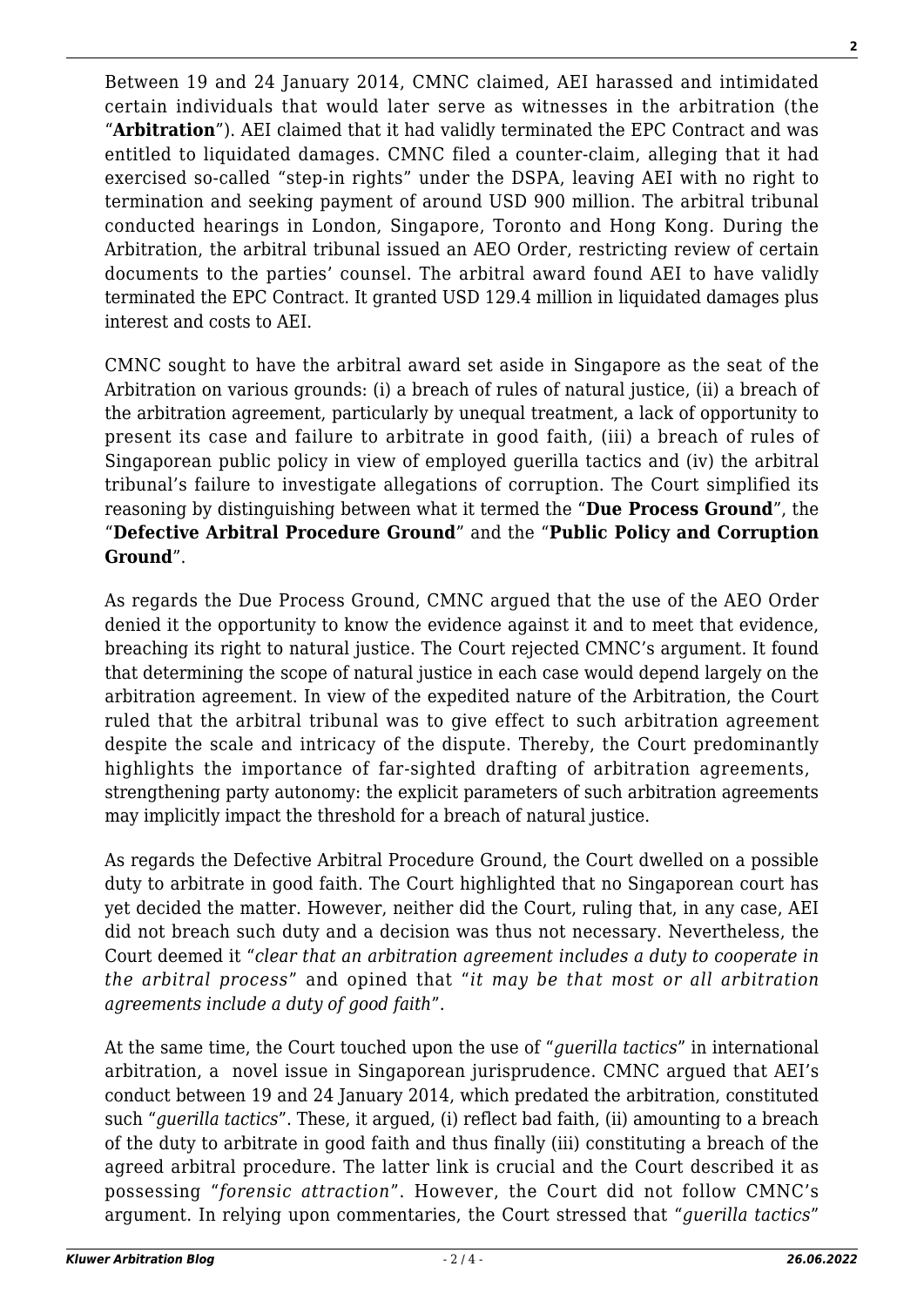refer to the "*use of illegal or unethical means with the aim of obstructing, delaying, derailing or sabotaging an arbitration*". It ruled that such conduct was not at hand. It noted, however, that conduct predating an arbitration may amount to a breach of the duty to arbitrate in good faith. It follows that certain conduct may affect the enforcement stage of an arbitration, even if it occurred prior to the commencement of such. The Court appears to view the arbitration agreement as providing an underlying protective notion towards the parties' choice for arbitration and the subsequent arbitral process. Such "pre-arbitration safeguard" is a powerful derivative of party autonomy, capable of balancing certain misconduct by a party aimed at sabotaging the other party's recourse to legal relief.

As regards the Public Policy and Corruption Ground, the Court held that the threshold for a public policy violation "*would only be crossed if upholding the award would 'shock the conscience', or would be 'clearly injurious to the public good…wholly offensive to the ordinary reasonable and fully informed member of the public', or would violate 'the forum's most basic notion of morality and justice'* ".

As regards corruption, the Court provided a broader analysis. It held that "*in appropriate cases, an arbitral tribunal would be required to investigate allegations of corruption*". However, certain requirements must be fulfilled for an omitted investigation of corruption to be contrary to public policy: First, there must be a nexus between the allegations of corruption and the issues under consideration in the arbitration. The allegations must be relevant to the claims in dispute. An arbitral tribunal does not investigate corruption as an end in itself. Second, the breach of the duty to investigate must carry "*the risk that upholding the award that is subsequently issued may legitimize the corrupt activities*". On this basis, the Court rejected the argument of a public policy violation. It relied on the arbitral tribunal's (factual) finding that no nexus between the allegations of corruption and the claim in the arbitration existed, stating that such factual finding was not subject to appeal. The approach is in line with the Court's (limited) mandate at the enforcement stage and contributes to the efficiency of the proceedings.

The ruling by the Singapore High Court touches on myriad contentious issues in international arbitration: An AEO Order, handling allegations of corruption and the possible use of "*guerilla tactics*". First, the reasoning is clear evidence of the parties' responsibility in concluding an arbitration agreement. It gives effect to their autonomy and that of arbitral tribunals empowered by the will of the parties, adopting an approach of minimal intervention and ensuring utmost efficiency. Second, the ruling confirms the power of an arbitral tribunal to make AEO Orders in arbitrations seated in Singapore. Such AEO Orders are still a rare occurrence in international arbitration. Third, there exists a duty to arbitrate in good faith. Conduct contrary to such duty may even – albeit on a very narrow basis – lead to an arbitral award being set aside. Fourth, public policy remains a concept that may only cause the setting aside of an arbitral award in highly exceptional circumstances. Tribunals should be alert to allegations of corruption and apply a two-prong test. Only such test may then, if the requirements are fulfilled, lead a tribunal to investigate further.